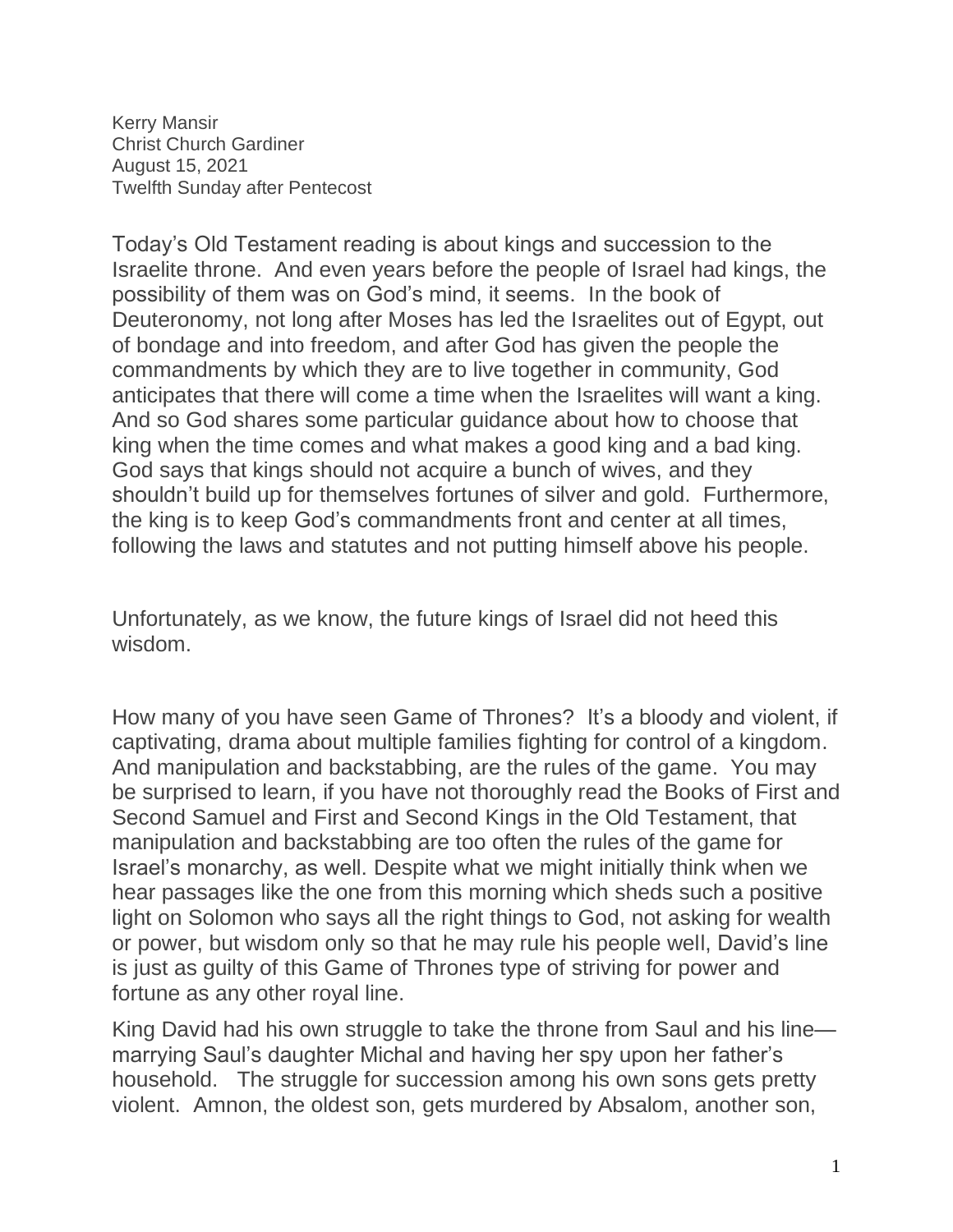as vengeance for the rape of a half-sister. Absalom then makes a play for the throne and raises troops to fight David's army. We heard the end of that tragic story last week in the Second Samuel reading where Absalom had fled his father's men and was riding away on a mule, when his thick, long hair got tangled in the branches of a tree, and he was left hanging there while the mule took off, right out from under him. An amusing image, if terrible, image. When David's men chase him down and find him hanging in the tree, General Joab stabs him and he dies.

In today's passage, we heard of Solomon's ascension to the throne, but that was not a peaceful transition either, despite the impression we are given of Solomon as humble and loyal. As David neared his death, and the question of succession was at the forefront, one faction lined up behind Adonijah—the oldest son after the murders of Amnon and Absalom and another faction supported Solomon, the son of Bathsheba. Bathsheba and the high priest, Zadok, go straight to David when Adonijah is out telling the people of Israel that the throne is his. They remind David, or perhaps persuade him, that he made a promise to Bathsheba that Solomon would succeed him. Through intrigue and plotting, Bathsheba gets Solomon placed on the throne. Adonijah, at first, forgiven and spared by Solomon for his actions, makes one more strategic move for the throne and is killed.

As David lay dying, he called Solomon to him to remind him that God has called the kings of Israel to be "scrupulous in their conduct and to walk before [God] faithfully with all their heart and soul." (1Kings 2:4). I am reminded of the prophet Micah's great line, "And what does the Lord require of you? To act justly, to love mercy, and to walk humbly with your God." (6:8). This is what God wants of all people, especially kings because they have such power and influence.

But despite these gracious words of David, encouraging Solomon to be the kind of man and king that God desires, he goes on to list for Solomon all of the slights and injuries done to David and names for him those he must kill to get even for those slights and injuries, therefore eliminating possible enemies in the future. That doesn't sound much to me much like the justice, mercy and humility that God requires.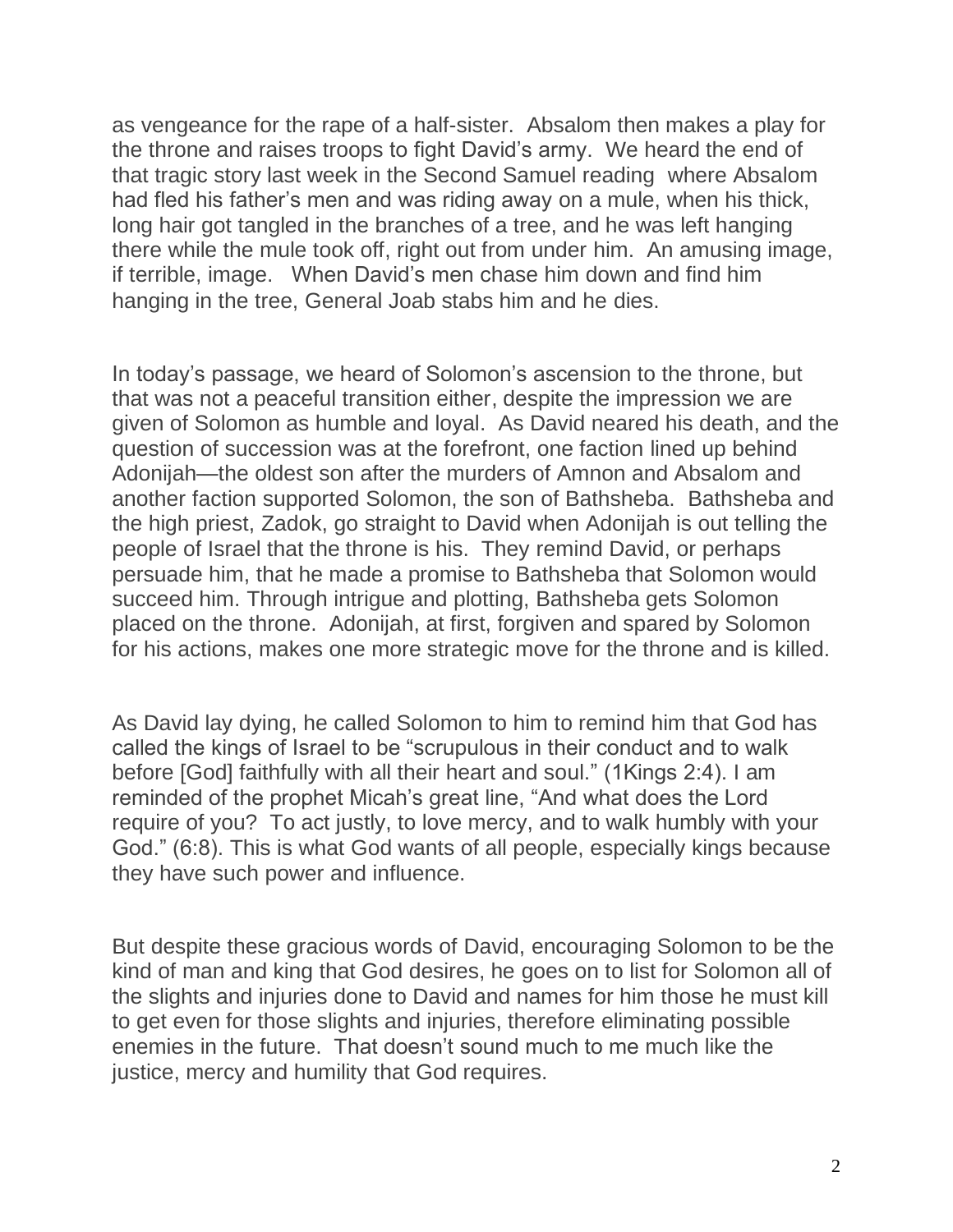But, of course, violence and striving for power is pervasive throughout the stories of these great kings of Israel. Solomon will oppress his people so badly, enslaving some of them in order to complete his ambitious building projects, that after his death, there will be a coup to try to get power from his son and heir and the kingdom. The result of that coup is that the kingdom is split into North and South with two kings.

We will only get one more week of Solomon's story and the line of David before the lectionary moves us into the Wisdom literature of the Old Testament. So what do we learn from knowing these stories and by understanding and acknowledging that these are not the stories of blameless superheroes but of very human and flawed beings?

I think what we learn from the stories of these kings is that despite how sincere in their faithfulness to God they start out, despite their best intentions to be "scrupulous in their conduct and to walk before [God] faithfully with all their heart and soul," power and wealth, and the desire for more power and wealth, will always pull them in a direction away from God.

And furthermore, what we see in the Gospels—in the person of Jesus, is the very antithesis of this kind of kingship that always leaves them striving for more.

Stephanie Spellers, in her new book, *The Church Cracked Open*, explains it like this, "Jesus could have been a prince on a throne, holding power, riches, and every kind of privilege. Instead, he denied it. He let it go. . . . He consciously chose a path that assured suffering, humiliation, desolation, and finally death on a cross."

Understanding Jesus like that reminds us that we must be careful with the king language we use for him. Christians love their paintings and stainedglass windows depicting Jesus on a throne. We even have an entire Sunday in the liturgical year called Christ the King Sunday.